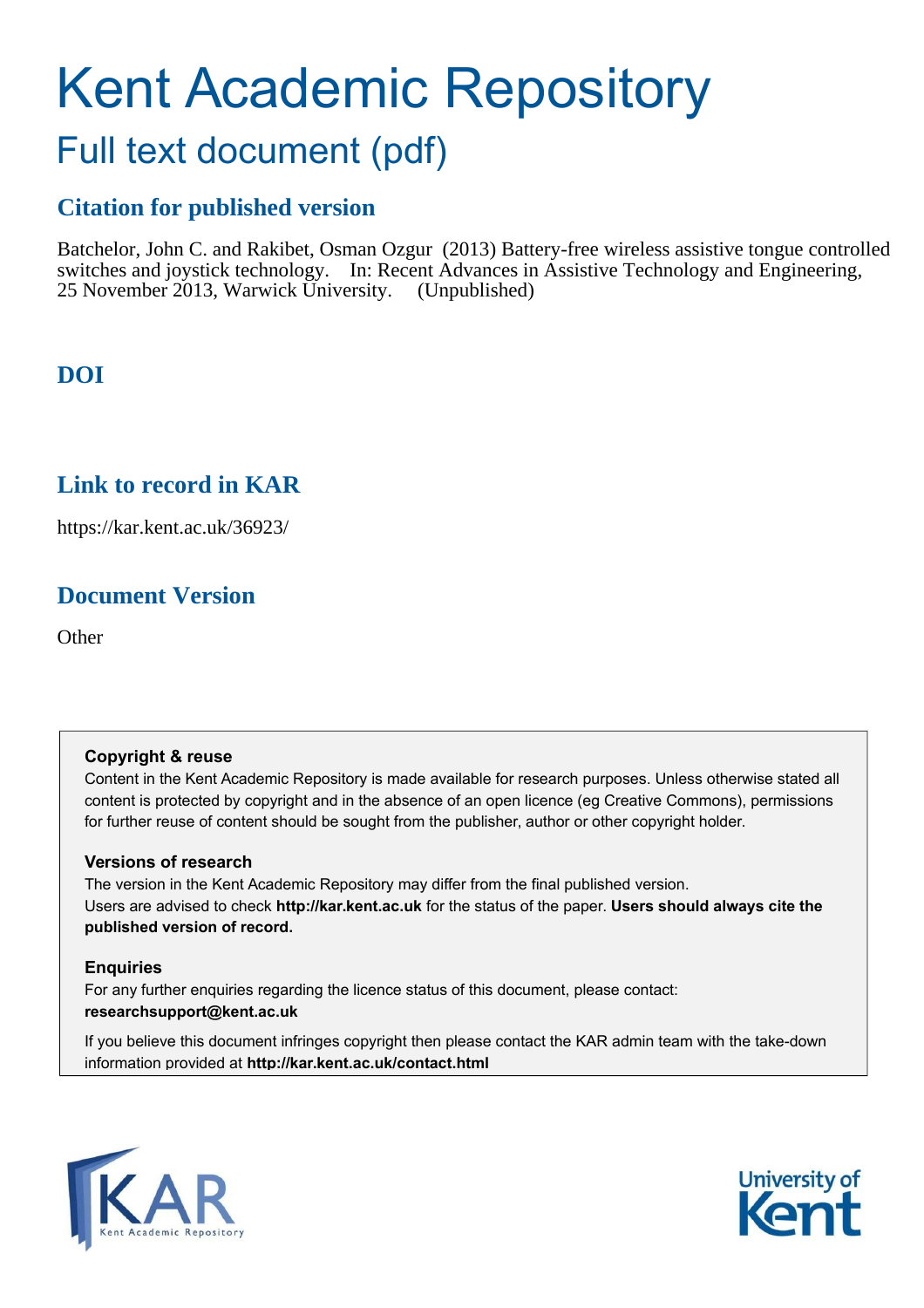#### **Battery-free wireless assistive tongue controlled switches and joystick technology**

By Dr John Batchelor - Reader - University of Kent Osman O. Rakibet – University of Kent

This paper will present an outline of new wireless assistive tongue controlled switching technology with an anticipated application for tetraplegic people to control wheel chairs or computer mouses. A particular benefit of the mouth tag system proposed is that no battery, or significant electronics needs to be placed inside the mouth. Background

In this abstract we outline a new wireless switching and joystick technology where an individual retains fine motor control of the tongue. The work has been carried out as part of the SYSIASS project which is developing navigating & obstacle avoiding chairs. It is acknowledged that even for autonomous (robotic) chairs, there is always a requirement for the user to have some input or element of control and any interface with the user should be as discrete as possible. The technology under investigation is passive UHF RFID (Radio Frequency Identification) [1]. This is commonly encountered in systems such as Oyster Cards which operate at 13.56MHz and have a very short read range (about 10-20cm). We investigate UHF RFID as an enabling technology which operates at 868MHz and has unobstructed read ranges of several metres. As a wireless system, the attraction of RFID is that its RADAR style operation uses a backscattered signal with all the required energy coming from an external reader antenna. The tag simply switches information onto the reflected signal which returns to the reader and no battery needed at the tag (Passive System). There is a challenge in designing thin, unobtrusive tags for use on human tissue and the read range is significantly reduced when tags are mounted on skin or on dental plates within the mouth, [2].

#### Methodology

The authors have published the world's first temporary transfer tattoo RFID tag, [3], where the conducting antenna is formed of ink which is inkjet printed onto a polymer receiving layer. The tattoo ink is separated from the skin by an adhesive layer about 18µm thick. This tag was designed to be mounted on the skin, but retuning to a length of 50mm and width of 20mm allowed it to be tested on the tongue with the mouth both open and closed. Successful reading operation occurred which led to the tag then being placed on the hard palate, attached by dental adhesive. The tongue was brought within a range of distances from the tag and the reflected power was measured for each tongue-to-tag separation. To remove experimental error, and radio fading effects, each tongue-to-tag separation was measured 5 times and an average taken of the reflected power. Results

The retuned mouth mounted tag gave a read range of 1m which compares to 2.2m for the original skin-mounted tattoo. As the tongue approached the tag, detuning occurs due to a capacitive loading effect, which is most extreme when the tongue is very close to, or touching, the tag. With the mouth open, a 5dB range in reader power was obtained between the maximum and minimum tongue-to-tag spacing and this is sufficient for proximity sensing, giving a clear distinction between on and off (read/no read). Good repeatability was observed for similar spacings in independent measurements, [4]. Conclusion and future work

The concept of tongue touch and proximity sensing RFID has been successfully demonstrated in the mouth. Future work will develop multi-chip tags of appropriate size to fit on dental palates. Four separate RFID transponder microchips will be investigated to provide left/right/forward/backward direction, speed and select function. Ultimately, the system